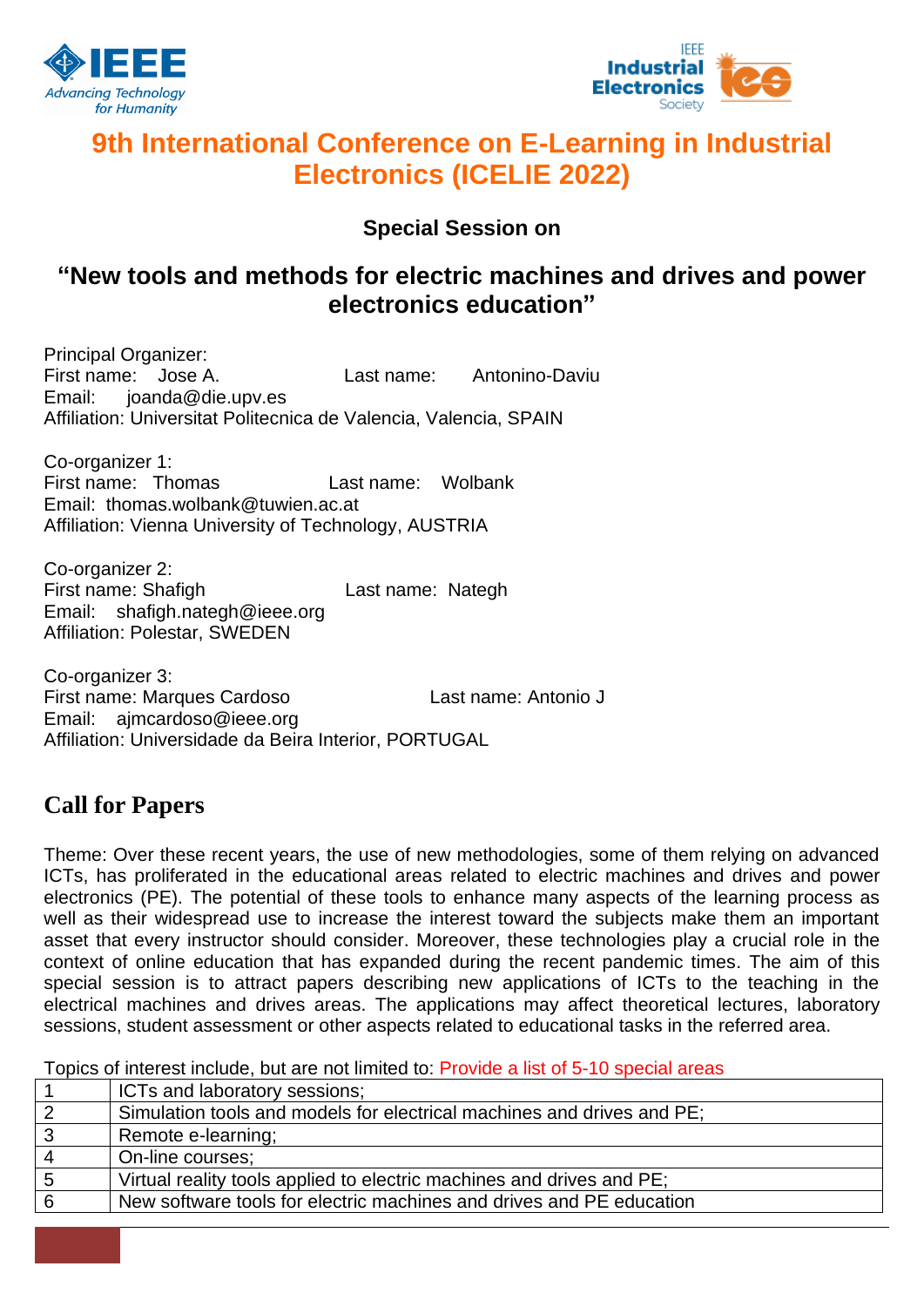



|    | Hardware-in-the-loop tools for electric machines and drives and PE                   |
|----|--------------------------------------------------------------------------------------|
| 8  | New educational platforms                                                            |
| -9 | Novel teaching methodologies for education in electric machines and drives and PE    |
| 10 | Artificial intelligence techniques for electric machines and drives and PE education |